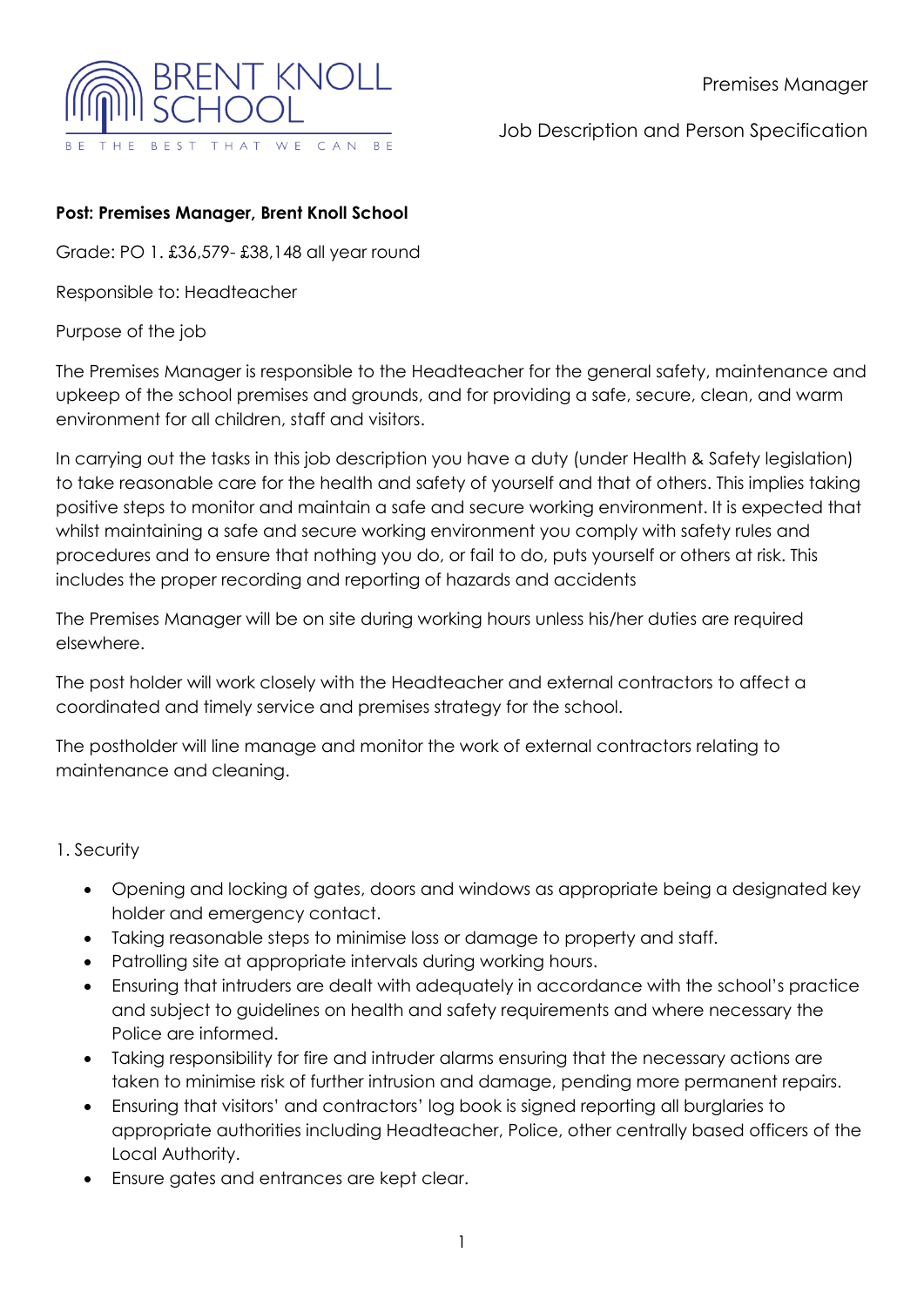- Deal with dangerously parked cars outside the school gate e.g. those stopped on zigzag yellow lines.
- Ensure that keys are kept in a safe place.
- Ensure that all incidents of misconduct or improper behaviour involving pupils or adults are reported to the Headteacher.
- Maintain stock lists/inventories of equipment and furniture to ensure inclusion in asset register.

### 2. Maintenance

- Taking responsibility for maintenance and upkeep of premises, including buildings, mini buses, fixtures, fittings and furniture in conjunction with external contractors where appropriate
- Carrying out minor repairs under own initiative.
- Reporting major defects to Headteacher.
- Ordering repair work after agreement with Headteacher.
- Using specific skills or expertise where possible. This includes carpentry, electrical and plumbing repairs within own capability and in line with agreed health and safety procedures and guidelines.
- Engaging in preventative maintenance especially in order to eliminate potential hazards.
- Taking responsibility for checks on drains, gullies, toilets etc. taking appropriate action as necessary.
- Taking responsibility for monitoring contractors on site including cleaning staff who are in school during your working hours ensuring safety procedures are adhered to and work completed satisfactorily.
- Reporting defaults in cleaning to external contractors
- Taking responsibility for appropriate notification to exterminate pests and vermin ensuring that such work is carried out while pupils are not on site.
- Ensure that spills of bodily fluids are quickly and safely cleaned away and hygiene areas are clean and well stocked with necessary supplies throughout day subject to guidelines on Health and Safety.
- Organising the cleaning of internal and external windows throughout the school using contractors as necessary.
- Ordering products and materials for children and staff toilets and ensuring supplies are in stock as needed
- Writing of all premises risk assessments including updating of all assessed risks as necessary
- Organise and manage the following statutory maintenance checks and other annual checks and keep all records, certificates and weekly test logs up to date according to Statutory Maintenance requirements: Gas safety checks, boiler servicing, Fire-fighting appliances, Fire alarm testing, Intruder alarm testing, PE equipment servicing, Pat testing, fixed electrical testing, COSH sheets, Electrical works certificates, Clinical waste contract, feminine hygiene bins, pest control, emergency lighting, water and air conditioning testing and negotiate better contracts where possible or necessary.

## 3. Cleaning

- Ensure the playground and site are litter, debris and hazard free at all times.
- Organise weeding of hard surfaces excluding the use of pesticides except during the school holidays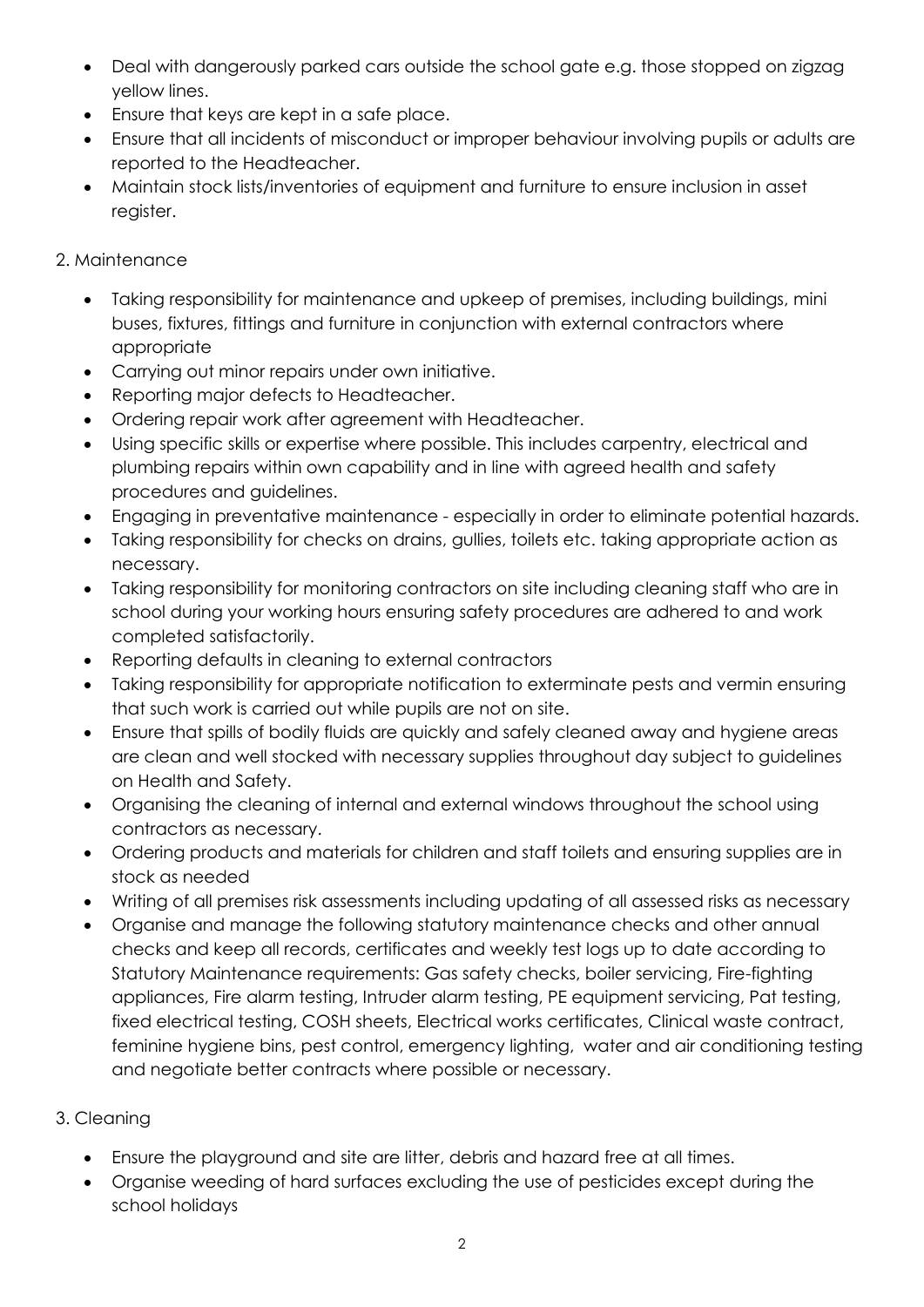- Arrange for line markings on site to be regularly repainted.
- Monitor cleaning and liaise with contract cleaning teams to get the appropriate level of cleaning to the best standard including the wooden floors
- Assess and enable, where necessary, areas to be deep cleaned including all furniture moving and high level cleaning

## 4.Administrative and Financial

Own, manage and maintain the schools premises action plan detailing all strategic projects, costs and timelines

- Responsible for the first line Monitoring and Management of budgets for Premises and Cleaning
- To monitor and approve expenditure under other appropriate budget headings as may be delegated by the SLT to be reviewed annually.
- Complete purchase orders for supplies and minor works and submit to relevant staff member according to the scheme of financial delegation
- Obtain any quotations/tenders for building works in accordance with SLT/governors requests in line with the LA Finance manual & Schools Financial policy and regulations
- Be responsible for checking contractor's schedules of work, method statements, risk assessments and health and safety policies
- Ensuring that written quotations for work are secured according to the Schools Financial policy and regulations
- Check that all building work has been carried out satisfactorily in consultation with Head/ Chair of Resources and pass invoices to School Business Manager for payment

# 5. Porterage

- Dustbin/Recycling bin management including arranging extra collections when necessary.
- Help all school staff e.g. assisting with large display mounting, moving of classroom and shared area furniture, repairs to classroom/school equipment.
- Erecting and putting away larger outdoor nursery and reception equipment, stage and hall equipment and furniture as required.
- Within storage capabilities removing and storing furniture in available storage facilities.
- Opening and locking up for evening meetings or events as requested by the Headteacher/Governing Body.
- Furniture moving where necessary including for lunch, assemblies etc.

# 6. Heating, Ventilation and Plant

- Taking responsibility for supplies of fuel and water, and verifying the accuracy of amounts including gas, electric and water meter readings submitting these to the finance staff as required
- Dealing with faults and defects including checking and replacing fuses as necessary up to 30 Amps. Arranging an annual electrical check with approved contractors
- Checking functioning of systems in order of maximise fuel efficiency.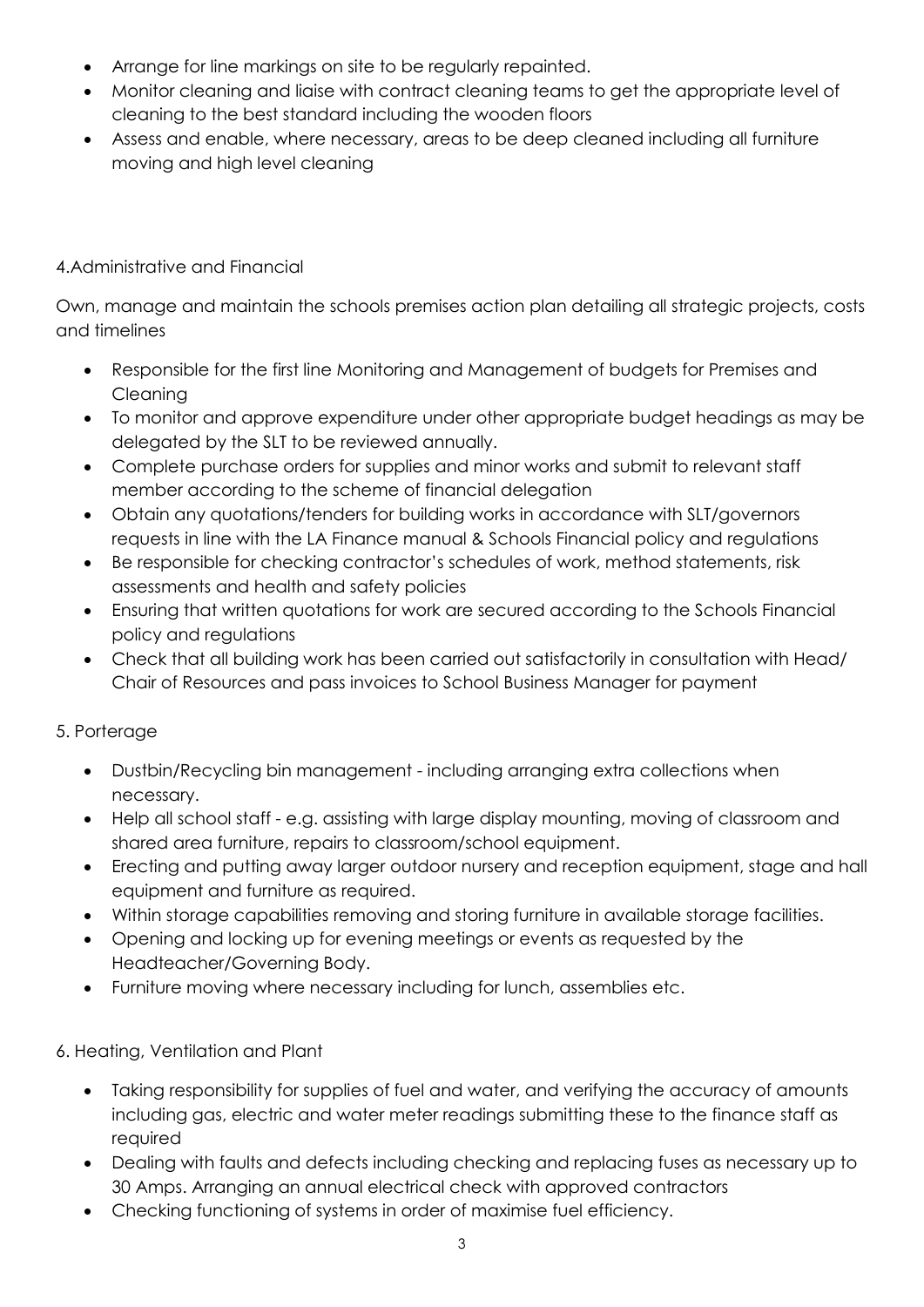- Checking and replace lamps, tubes etc. in light fittings or arrange for this to be done by contractors as necessary.
- Replacing fire alarm glasses if appropriate.
- Testing and recording fire alarm and other alarms weekly.
- Checking expansion and header tanks regularly, daily inspection of boiler dials.
- Reporting faults to appropriate personnel at school and at Lewisham.

#### 7. Safety

- Maintaining a safe and healthy environment referring all hazards to the Headteacher/LA.
- Having knowledge of use and maintenance of fire precautions and equipment.
- Clearing ice and snow to give access to and exit from site.
- Investigating and reporting all accidents and potential hazards arising from plant, equipment and fittings for which they have responsibility and taking remedial action as required.
- Checking all doors are secured against unauthorised entry where appropriate.

#### 8. Additional Duties – SBM/SLT request

- Banking any monies, as and when required.
- Liaise with other users of the school site.
- Overseeing and coordinating deliveries of stock, supplies etc. to correct storage site.
- Support the IT manager to ensure the efficient working of all electrical equipment alerting contract engineers where necessary.
- Checking that all electrical devices, electrical plugs and wiring are safe and properly connected.
- Organise internal and external painting and decorating as approved by the Headteacher.
- Monitoring charges from contractors keeping time-on-job checks and appropriate record of equipment tests.
- Monitoring the work of contractors with particular regard to safe working practices and consideration of school community.
- Any other duties within the scope of the post.

#### 10. Grounds

• Organise the maintenance of school grounds including grass cutting, shrubbery pruning and weeding of flower beds and containers using contractors as required.

Working to the direction of the SLT the Premises Manager will be responsible for carrying out the duties of the post with regard to the council and school's equal opportunities policies and shared values.

#### Holiday Entitlement

Holiday allowance is in line with Lewisham Annual Leave entitlements, increasing with length of local government service, and to be taken at times as agreed with the Headteacher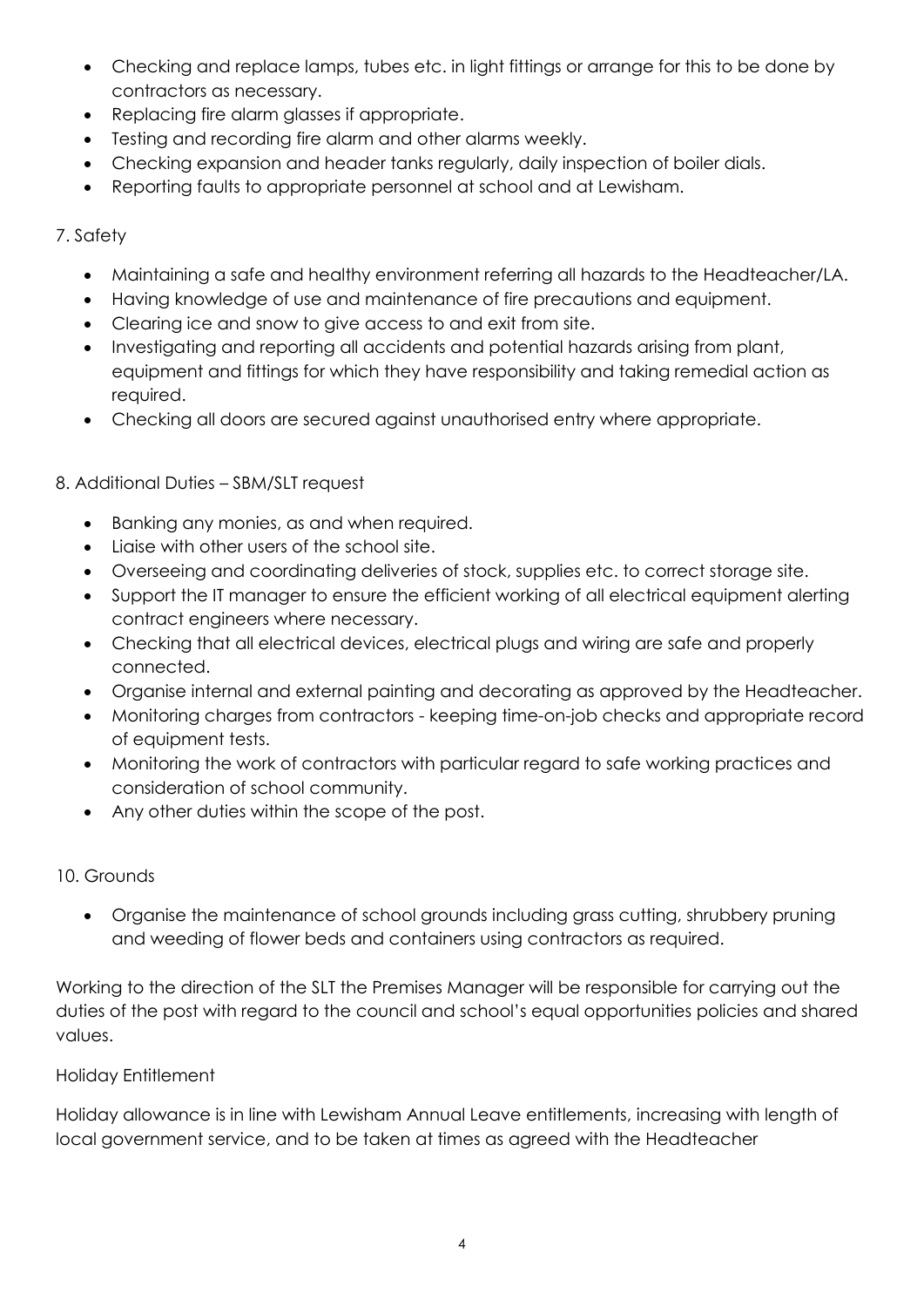### **Person Specification - Premises and Facilities Manager**

#### **Experience**

- Experience of working alongside people as part of a team
- An understanding that the needs and safety of the children and staff are of prime concern
- Work effectively independently and as part of a team
- An awareness of the need for strict hygiene and cleaning standards
- Experience of site supervision and or facility management
- Ideally working in a school environment/site management

### Qualification

- Training and sound experience in one or more of the following: general maintenance, plumbing, electrical/building maintenance, heating systems, grounds work.
- Have worked in an environment using similar skills
- Experience and expertise in areas of DIY
- Relevant qualifications or training in First Aid and/or Health and Safety

#### Skills and Abilities

- Good organisational skills
- Ability to prioritise, plan, schedule and evaluate work
- Ability to be proactive and work on own initiative and manage own work load, within a budget
- Effective use of IT packages, including word and excel
- Ability to manage a small team
- Commitment to the security and wellbeing of the school
- A willingness to undertake as necessary training in all aspects of the job including health and safety
- Able to communicate verbally and in writing with all school stakeholders
- Ability to drive and holding a clean driving license
- Experience of security systems
- Administration skills
- Knowledge and experience of Health and Safety regulations

#### Personal qualities and attitudes

- Flexibility
- To be a proactive member of the school community
- Hard-working
- Common sense and initiative
- To uphold the ethos of our school
- An interest in professional self-development
- A willingness to contribute to the wider life of the school